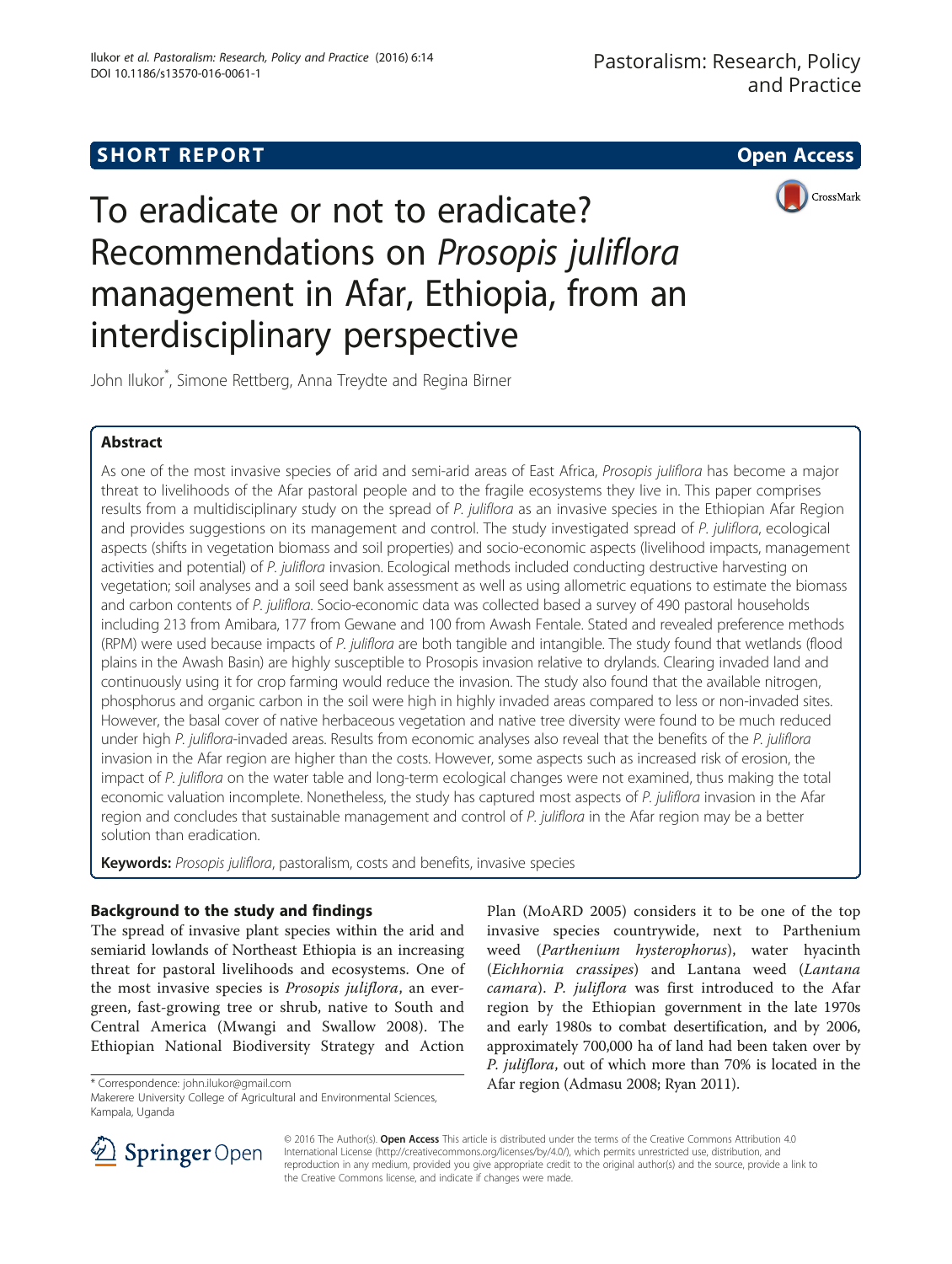P. juliflora has been reported to offer significant ecosystem and livelihood services such as microclimate regulation, improvement of soil fertility, reclaiming saline and alkaline soils and income and livelihood diversification (Bhojvaid and Timmer [1998;](#page-7-0) Berhanu and Tesfaye [2006](#page-7-0)). This is particularly important for the arid lands of Afar, 50% of which is exposed soil, sand and rock (ANRS [2010](#page-7-0)). Along the Awash River flood plains, dense woodland and swamps have been reclaimed for irrigation (ANRS [2010](#page-7-0)). Kahi et al. [\(2009\)](#page-7-0) found that soils under P. juliflora had higher organic carbon and total nitrogen than soils in the open areas. Although soils under Acacia spp. trees had higher organic carbon and total nitrogen than soils under P. juliflora (Kahi et al. [2009](#page-7-0)), Acacia spp. trees are not capable of surviving in the Afar region. P. juliflora's high coppicing ability and deep roots enable them to survive in drylands where they provide a number of benefits including alternative energy sources (Ayanu et al. [2015\)](#page-7-0). The pods from P. juliflora can also be a source of nutritious human food (Choge et al. [2007\)](#page-7-0) as well as a nutritious, less costly feed ingredient for livestock (Sawal et al. [2004;](#page-7-0) Stein et al. [2005;](#page-7-0) Chaturvedi and Sahoo [2013](#page-7-0)). Both crushed and uncrushed P. juliflora pods can be fed to livestock (Berhanu and Tesfaye [2006\)](#page-7-0) and in pastoral areas like Afar with acute shortage of fresh water, P. juliflora has been seen as an alternative source of feed because it tolerates adverse arid conditions (Mahgoub et al. [2005\)](#page-7-0).

Recent studies by Ayanu et al. [\(2015\)](#page-7-0) and Haregeweyn et al. [\(2013\)](#page-7-0) have shown that the P. juliflora invasion rate is increasing rapidly, suppressing indigenous plants, while negatively affecting human health as well as livestock production. P. juliflora creates an environment conducive for mosquito breeding, limits access to watering points and grazing lands and offers cover for wild predatory animals such as lions (Panthera leo) (Pasiecznik et al. [2001;](#page-7-0) Mehari [2015\)](#page-7-0). Attempts to access these areas have resulted in injuries to both animals and humans (Mwangi and Swallow [2008](#page-7-0)). Afar pastoralists who call it the "Devil Tree" and the "AIDS" to the animals want it to be eradicated. Policy-makers and development partners are faced with the dilemma of whether to completely eradicate P. juliflora or manage this species intensely. However, the measures that have been adopted in the Afar region have thus far not been able to manage and control this species' rapid spread and it appears that the negative impacts exceed the positive impacts, especially for pastoralists, the main inhabitants of Afar Region in Ethiopia.

Against this background, the German Ministry for Economic Cooperation and GIZ (Gesellschaft für Internationale Zusammenarbeit) decided to fund an interdisciplinary research study on "Woody Encroachment in the Afar Region, Ethiopia: Impact Assessment of Prosopis Invasion and Participative Management Approaches". In 2013 to 14, the study was implemented by Ethiopian-German

research teams led by the University of Hohenheim (ecology, economy) and the University of Bonn (sociology, remote sensing) in association with the Mekelle University, Samara University and Ethiopian Environment and Forestry Research Institute. The project's objective was to assess the extent and impact of land degradation through P. juliflora in the Afar Region, and to estimate the costs and benefits of *P. juliflora* invasion. It was decided to focus on an empirical case study within one of the most heavily invaded areas in Afar, the Middle Awash Basin, the seasonally inundated floodplains of Gewane and of Amibara Woreda, where P. juliflora has spread rapidly over the last decades (Müller-Mahn and Rettberg [2012](#page-7-0)).

### Results

#### The invasion and spread of P. juliflora

The quantitative assessment of P. juliflora spread within the Baadu area (Gewane Woreda) was based on a comparison of Cloud-free Landsat ETM (30-m resolution) and ASTER (15-m resolution) satellite images taken during the dry seasons (October–March) of 2000, 2005, 2010, and 2013. The results revealed that the rate of P. juliflora invasion over the past two decades is tremendously high, and within five years (2000 to 2005), the total area of wetlands invaded by P. juliflora increased from 3,600 to 8, 000 ha (i.e. from 8% to 18%). About 30% of the wetlands were invaded in 2010 - which is equivalent to a total area over 13,000 ha - and by the end of 2013, almost 40% of the wetlands in Baadu were invaded. This implies a 10% increment over a period of three years when compared with 2010 (Ayanu et al. [2015](#page-7-0)). The area of agricultural land invaded by P. juliflora was only 2 ha  $\langle$  (<1%) even though it increased to 76 ha (4%) in the year 2005. By 2010, the total agricultural land invaded by P. juliflora had increased to 166 ha, but this amounted only to 2% of the total agricultural land. The reduction in the percentage of the invaded agricultural land is attributed to increased cultivated area compared with previous years, and overall increase in cultivated land could also be associated with P. juliflora, which is known to reclaim saline and alkaline soils, which might have made the soils available for cultivation. By the end of 2013, 4% (327 ha) of total area of agricultural land was invaded, and this is associated with the fact that investors abandoned their farmland, allowing P. juliflora to continue invading. Only 1% of the total drylands were invaded, and this is probably because animals do not graze in these areas and the soils have less moisture available to facilitate *P. juliflora* invasion (Treydte et al. [2014;](#page-7-0) Ayanu et al. [2015](#page-7-0)).

#### Ecological consequences of P. juliflora invasion

The acacia trees are not capable of surviving in Afar region and continue to provide fuel wood, charcoal and regulate the microclimate compared to prosopis. This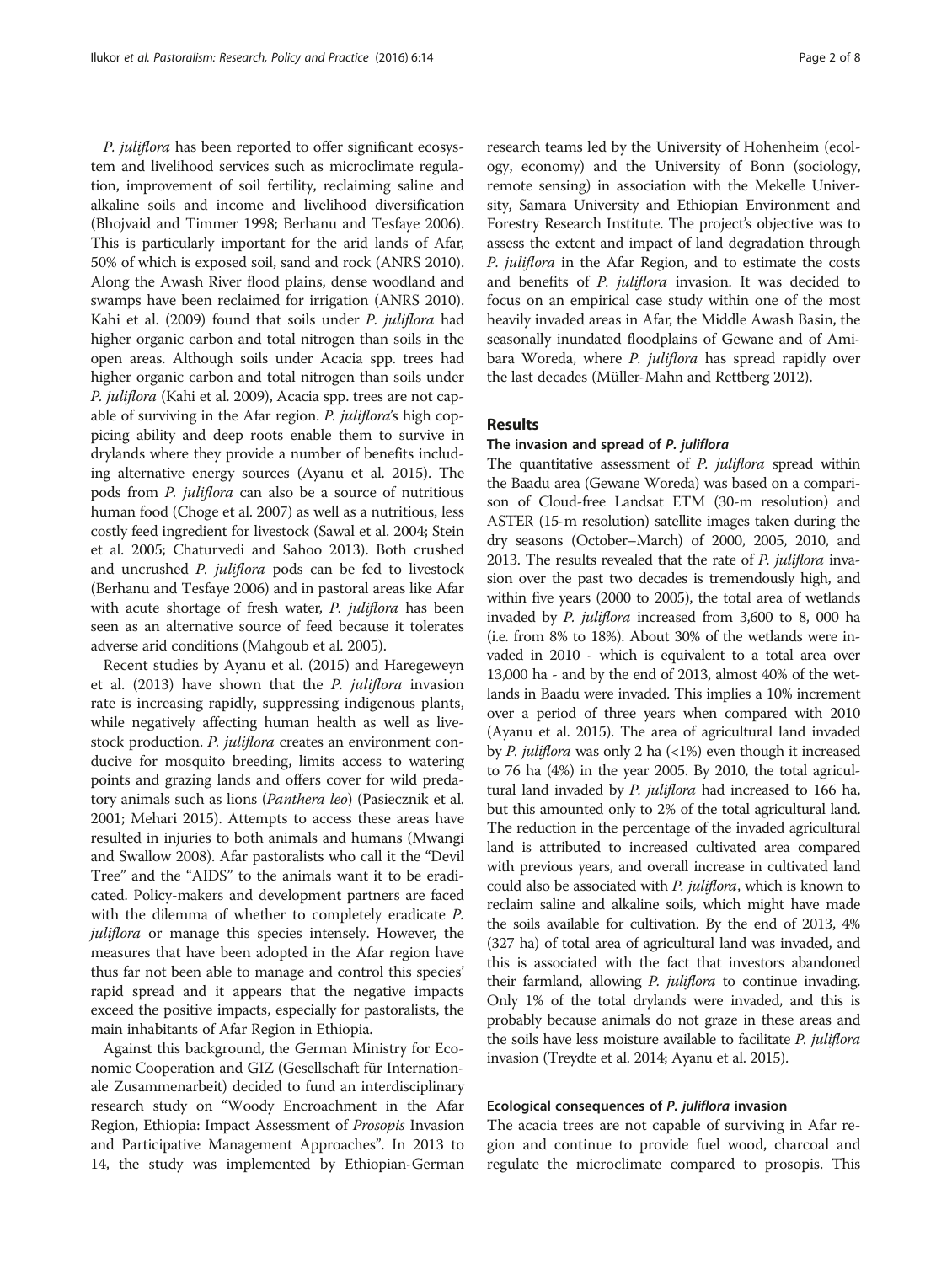trend was similar for above and below ground biomass (see Figure 1).

The study also found that the available phosphorus and organic carbon in the soil were more than twice as high at highly and intermediate infested sites compared to low and non-infested sites. The nitrogen level and the moisture content in soils of highly infested areas were 23% and 11% to 13%, respectively. These levels are more than twice as high compared to those of low or noninfested areas. However, species diversity and richness of the woody vegetation in Gewane and Amibara were found to be very low (four to five species) even in areas without *P. juliflora*. In areas of high and medium *P. juli*flora invasion, the individuals or plants of other species were not available or recorded (see Table [1\)](#page-3-0). Therefore, P. juliflora might reduce this diversity further. The basal cover of native herbaceous vegetation was found to be much reduced under high P. juliflora infestation.

However, the seed bank of soils under high *P. juliflora* infestation showed up to 14 different species available when grown in the greenhouse. Hence, there is potential for P. juliflora-infested soils that, once cleared, native vegetation might recolonize certain areas when resprouting of P. juliflora is suppressed simultaneously. Further, the number of P. juliflora seedlings was proportionally lower the higher the invasion rate, indicating that P. juliflora might suppress seedling growth through allelopathy and, hence, simulate self-thinning in areas of high presence.

With the loss of indigenous grasses and other plant species, the main fodder resource for grazers such as cattle, the number and productivity of animals has reduced substantially (Hamedu [2014\)](#page-7-0). Yosef et al. [\(2013\)](#page-7-0) using data from the Central Statistical Agency (CSA) of Ethiopia demonstrated that cattle and camel populations in the Amibara zone, which was the study area, declined at a rate of 36% and 20%, respectively, between 1997 and 2011 (see Table [2](#page-3-0)). Although the population of cattle in almost all other zones is declining, the percentage decline in Amibara is the highest compared to other zones (Yosef et al. [2013\)](#page-7-0). In addition, Amibara is the only zone for which both camel and cattle number are declining and is also the zone which is highly invaded with P. juliflora.

Further, socio-economic impacts triggered by the invasion of P. juliflora comprised increased health risks due to higher exposure to predators and malaria, constrained access to water points and the emergence of new fatal animal diseases like "Harmaku", resulting from cytotoxins damaging the neurons of the intoxicated animals (Silva et al. [2007](#page-7-0)).

Nevertheless, P. juliflora is only one among several ecological problems. A ranking exercise within kebeles (A Kebele is the smallest administrative unit of Ethiopia similar to a ward) affected by P. juliflora revealed that Afar pastoralists perceived the diminishing water volume of the Awash River to be as problematic as the spread of P. juliflora or even worse (Hamedu [2014\)](#page-7-0). Pasiecznik et al. ([2001](#page-7-0)) contend that diminishing water volumes in rivers and water courses can be attributed to P. juliflora in areas invaded by Prosopis.

Most pastoralists within Baadu, previously known for their wealth due to large cattle herds, now live under conditions of chronic food insecurity (Rettberg [2010](#page-7-0)). The number of livestock is declining as households are selling off animals to buy food, and about 64% of the rural Afar households are consuming three or fewer food groups out of seven. In Ethiopia, Afar State has the households with the highest food expenditure and malnutrition as well as the lowest household cereal stock per capita (1 kg/person) at any given time (WFP [2009](#page-7-0); CSA [2014\)](#page-7-0). To cope with this food insecurity challenge, there has been a significant diversification of pastoralist

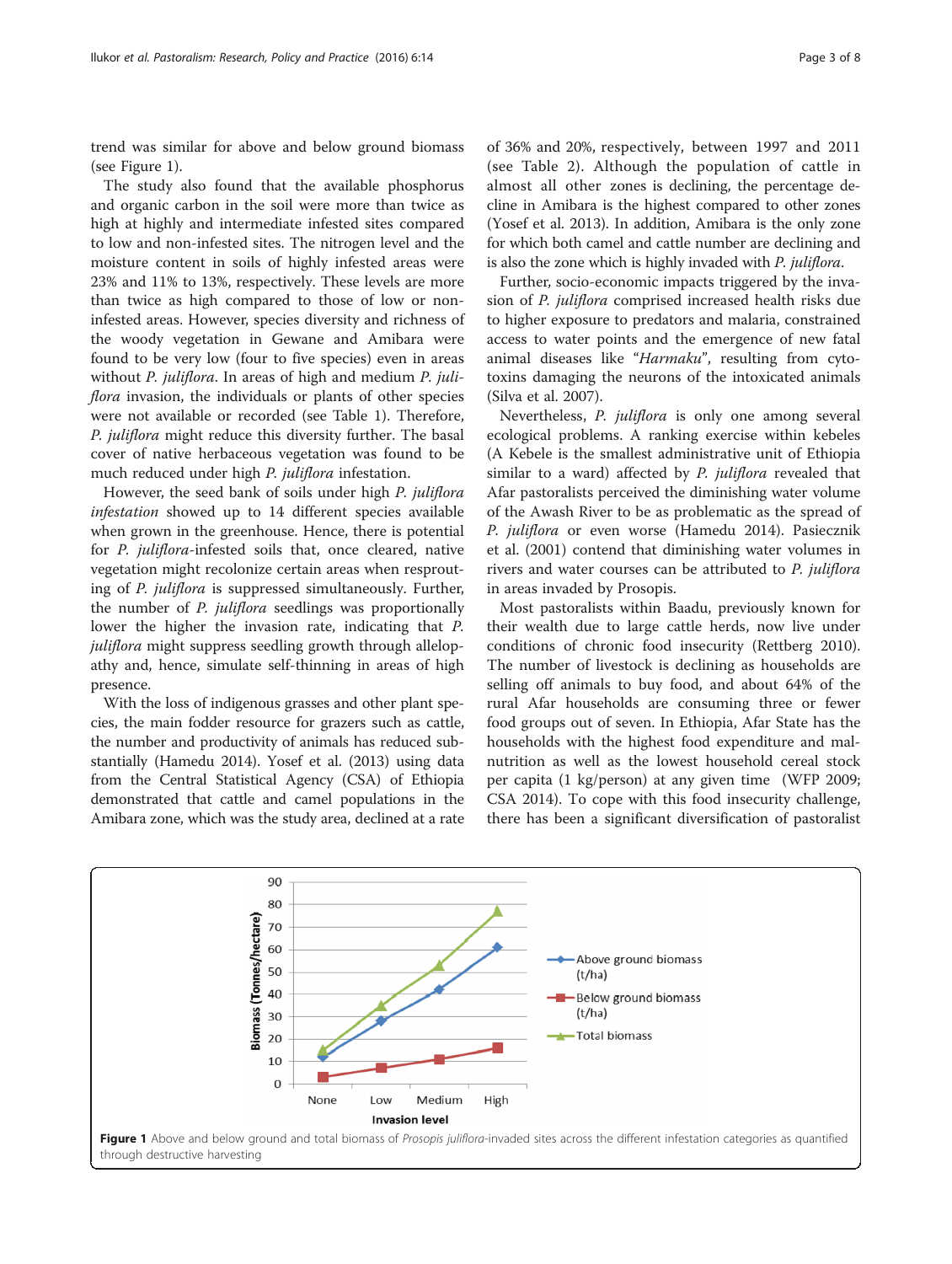| Site    | <b>Species</b>       | High     | Medium   | Low      | None     |
|---------|----------------------|----------|----------|----------|----------|
| Amibara | Acacia mellifera     | 0        | 9        | 25       | 0        |
|         | Acacia senegal       | 0        | 0        | 0        | 928      |
|         | Dobera glabra        | 50       | 22       | 3        | 0        |
|         | Prosopis juliflora   | 4200     | 503      | 325      | 44       |
|         | Total                | 4250     | 534      | 353      | 972      |
| Gewane  | Acacia mellifera     | $\Omega$ | $\Omega$ | $\Omega$ | 13       |
|         | Acacia senegal       | 0        | $\Omega$ | 0        | 863      |
|         | Acacia seyal         | 0        | $\Omega$ | 25       | 0        |
|         | Acacia spp.          | 0        | $\Omega$ | 50       | 0        |
|         | Acacia tortilis      | 0        | $\Omega$ | 0        | 13       |
|         | Balanites aegyptiaca | 0        | 0        | 13       | $\Omega$ |
|         | Dobera glabra        | 0        | 0        | 0        | 12       |
|         | Prosopis juliflora   | 3850     | 1775     | 1513     | 13       |
|         | Total                | 3850     | 1775     | 1600     | 913      |

<span id="page-3-0"></span>Table 1 Number of individuals per species for all woody plants recorded in the sample quadrants across the different Prosopis juliflora encroachment sites

livelihood strategies and engagement into non-pastoral economic activities. More and more pastoralists became sedentary within the last 20 years, performing different kinds of income-generating activities (wage labour, petty trading and sale of charcoal, firewood, grass mats, etc.) and small-scale irrigation agriculture (Rettberg [2010](#page-7-0); Müller-Mahn and Rettberg [2012](#page-7-0)). Still, in most sedentary households, there are some boys and men who keep on moving with the remaining livestock and livestock is still the main food security asset.

#### Social and economic impacts of P. juliflora

Socio-economic data was collected from a survey of 490 pastoral households including 213 from Amibara, 177 from Gewane and 100 from Awash Fentale. The total economic value approach was used, and the valuation techniques applied are a combination of stated and revealed preference methods. Since the impacts of P. juliflora are both tangible and intangible, combining revealed and stated preference methods ensures that measurements of prices are drawn from the actual financial setting and welfare measurements are less prone to bias (Adamowicz et al. [1994,](#page-6-0) [1997](#page-7-0); Earnhart [2001\)](#page-7-0). In using stated preference techniques, households were asked to subjectively state the quantities and the value of environmental goods generated from Prosopis as shown below. In addition, pastoralists were asked to state the number of animals affected in the previous year, number of animals that died or were slaughtered, and to estimate the loss in weight as well as milk production that they attributed to the invasion of P. juliflora. This information was collected for each of six categories of livestock. For products that are traded in the market like milk and meat weights, the revealed preference method was used.

Only few Afar people value P. juliflora for its economic potential, considering it to be a "black gold" due to its monetary benefits through charcoal production and trade (Datona [2014\)](#page-7-0). The results in Table [3](#page-4-0) show that the main local use of Prosopis is for fuel wood, house construction and fencing houses and kraals. Very few households are engaged in selling fuel wood or charcoal burning. Also, very few households feed animals with pods and Prosopis leaves. This could explain why most households preferred complete eradication of the Prosopis. On average, 46% of the environmental income is associated with Prosopis. Only 18%, mainly young and educated Afar households, have been able to generate high profits through charcoal trade but with severe ecological consequences as indigenous trees are similarly (but illegally) cut, which is against the traditional law of the Afar (maada). This law is not respected anymore and the role of customary institutions in natural resource management is increasingly undermined, driven by the desire to diversify livelihoods and income sources in selling wood and charcoal (Datona [2014](#page-7-0)). There is also serious concern by some interviewed pastoralists that the few powerful people engaged in charcoal making are in favour of the spread of *P. juliflora* and, hence, are acting against encroachment control efforts. The risk of resource-based land conflicts within and among Afar clans and neighbouring ethnic groups in the P. juliflora-affected areas is increasing with the commodification of land through charcoal trade and agriculture (Hamedu [2014](#page-7-0)).

Results from economic analyses also reveal that the benefits of the *P. juliflora* invasion in the Afar region are higher than the costs. The total benefits in Ethiopian Birr amounted to about 4.4 billion (231 million USD), and the costs are estimated to be about 2.2 billion ETB (116 million USD). Results also show that if the current invasion level is not controlled, the net present value in

Table 2 The percentage change of cattle and camel in Afar State (Amibara and Mille), Somali region states (Shinile and Jijiga) and Borana zone

|                   | Zones   |       |         |       |         |       |        |       |         |       |
|-------------------|---------|-------|---------|-------|---------|-------|--------|-------|---------|-------|
|                   | Shinile |       | Jijiga  |       | Amibara |       | Mille  |       | Borena  |       |
|                   | Cattle  | Camel | Cattle  | Camel | Cattle  | Camel | Cattle | Camel | Cattle  | Camel |
| Percentage change | $-14.6$ | 16.5  | $-8.21$ | 241   | $-36.2$ | $-20$ | 332    | 1203  | $-30.7$ | 65.9  |

Source: Yosef et al. [\(2013\)](#page-7-0)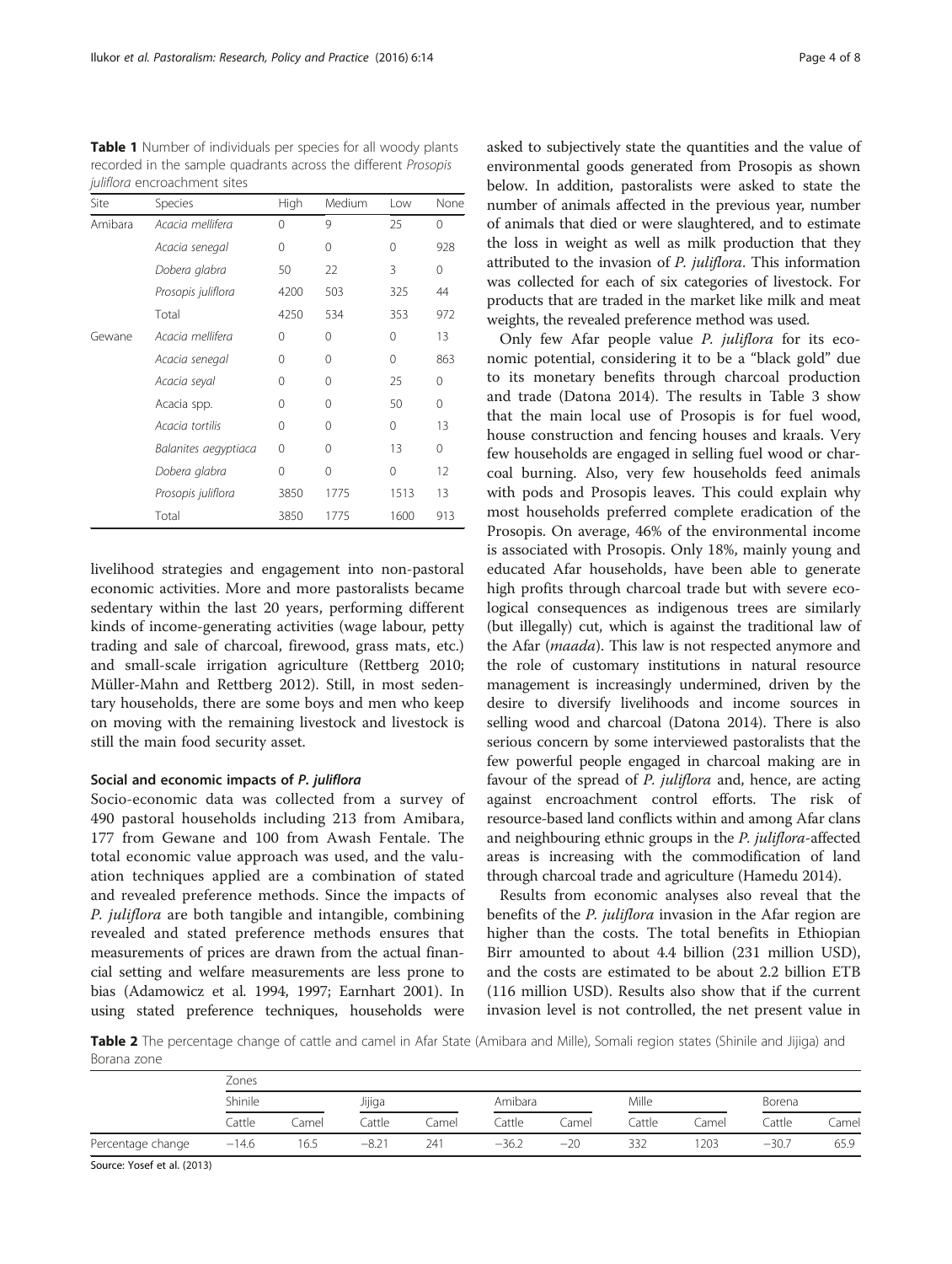| Environmental good                | Harvests/year | Value/year (ETB) | Proportion due to Prosopis | % of HHs benefitting | Prosopis income/hh |
|-----------------------------------|---------------|------------------|----------------------------|----------------------|--------------------|
| Fuelwood, home consumption        | 119           | 2983             | 65                         | 96                   | 1939               |
| Fuel wood for sale                | 153           | 5648             | 76                         | 3                    | 4292               |
| Charcoal, home consumption (bags) | 35            | 1712             | 86                         | 18                   | 1472               |
| Charcoal for sale (bags)          | 1043          | 57,631           | 90                         | 18                   | 51,868             |
| Poles for house construction      | 69            | 1664             | 54                         | 52                   | 899                |
| Poles for house repair            | 26            | 210              | 68                         | 47                   | 143                |
| Fencing (homes farm, kraal)       | 34            | 699              | 71                         | 74                   | 496                |
| Farm implements                   | 14            | 261              | 43                         | 21                   | 112                |
| Household furniture               | 77            | 1636             | 17                         | $\overline{4}$       | 278                |
| Honey (litres)                    | 48            | 5760             | 5                          | 0.2                  | 288                |
| Wild fruits                       | 65            | 530              | 4                          | 3                    | 21                 |
| Bush meat                         | 12            | 2550             | 23                         |                      | 587                |
| Medicinal use                     | 49            | 1294             | 6                          | 10                   | 78                 |
| Leaves for livestock feed         | 175           | 3995             | 30                         | 12                   | 1199               |
| Pods for livestock feed           | 136           | 3374             | 87                         | 39                   | 2935               |
| Total                             |               | 95,890           | 46                         |                      | 69,248             |

<span id="page-4-0"></span>Table 3 Main uses of Prosopis juliflora among Afar pastoral households

Source: Field Survey Data (January 2014 and December 2013): The harvest per year, value per year, proportion and the proportion of households earning a given income are generated from household survey data. Income due to Prosopis is computed from value per year based on proportion income associated to Prosopis

the next 30 years would be negative (37 trillion Birr) (Ilukor et al. [2014](#page-7-0)). However, the benefits and costs tend to vary between user groups such as mobile pastoralists, sedentary small-scale agro-pastoralists and large-scale farmers (Ayanu et al. [2015](#page-7-0)). In this study, we found that the benefits to sedentary small-scale agro-pastoralists who participate in wood and charcoal trade as well as to largescale crop farmers are higher than the costs because land is cultivated and the wood is sold. The net present value for households who cut prosopis, sell its wood or charcoal is 516 ETB (27 USD) and for those who cultivate land and also sell wood or charcoal is 7985 ETB (420 USD) per year. Nevertheless, if the invasion is not controlled, the benefits to these user groups would be less than the costs in the near future. For this reason, pastoralists prefer complete eradication and are willing to contribute cash as well as labour to reach this goal relative to non-pastoral households (Tilahun et al. [2014](#page-7-0)). Our results also revealed that pastoralists are willing to pay 246 ETB (13 USD) and 38 labour days per household in a year to eradicate P. juliflora.

However, complete eradication might have significant impacts on the environment in the form of increased wind erosion, evapotranspiration, and sun radiation of opened areas (Haregeweyn et al. [2013\)](#page-7-0). It would further reduce the ability of the Afar environment to sequester carbon as the estimated total C stock density derived from the *P. juliflora* invasion was about 40% higher (86 Mg C ha<sup>-1</sup>) at high than at low (50 Mg C ha<sup>-1</sup>) invasion categories ( $p < 0.05$ ). Analyses of existing data

about P. juliflora invasion generated from a study by Haregeweyn et al.([2013](#page-7-0)) and climate data acquired from the Amibara weather station reveal that the P. juliflora invasion has been useful in moderating climate variables and reducing expansion of desertification in the Afar region (Ilukor et al. [2014\)](#page-7-0). Increased plant biomass above and below ground as well as higher organic matter content in soils through P. juliflora invasion can contribute to capturing  $CO<sub>2</sub>$  from the atmosphere, which is important for climate change mitigation (Hasen-Yusuf et al. [2013](#page-7-0)). It further can promote future Carbon trade efforts, which might provide an alternative income generation through payment for environmental services (PES). Moreover, as results from the ecological analyses reveal, the available phosphorus, nitrogen and carbon in the soil were found to be high in highly and intermediate P. juliflora-infested sites. Therefore, the soil properties in highly infested sites are suitable for plant growth or crop production once P. juliflora has been removed. Based on the soil seed bank study, the ecosystem might recover from P. juliflora infestation and native species might return. However, care has to be taken to prevent reinvasion of cleared sites as well as overgrazing as these factors threaten the competitive ability of the native plants in this semi-arid region.

### Conclusion and recommendations

The results of the joint impact assessment presented above suggested that there is need for a participative, institutionalized, locally owned and government-led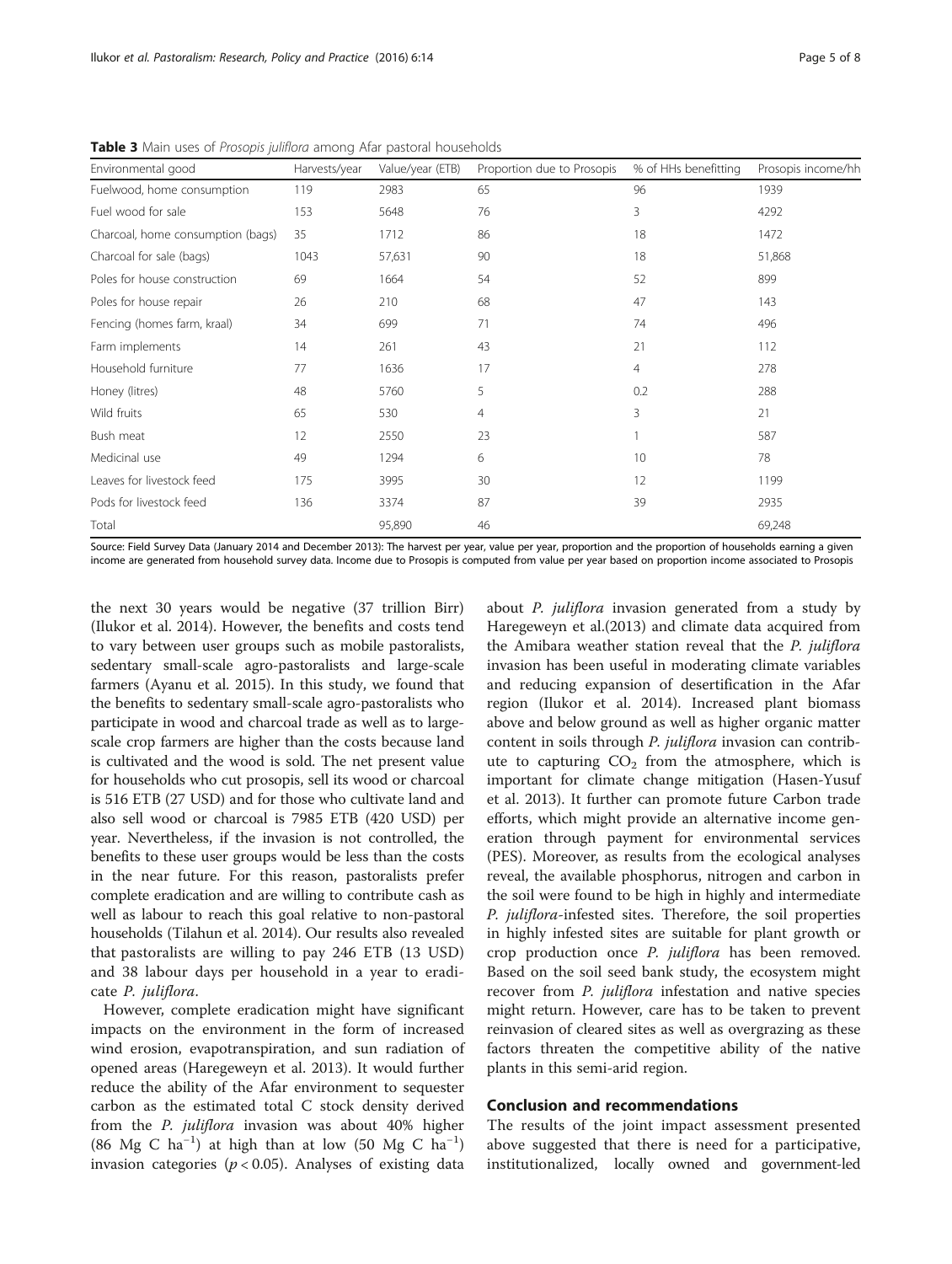management approach. Although this study tried to capture most aspects of the *P. juliflora* invasion in the Afar region, some aspects such as increased risk of erosion, the impact of *P. juliflora* on the water table and long-term ecological changes were not examined, making the total economic evaluation incomplete. However, based on our results, we provide the following recommendations for the sustainable management and control of P. juliflora in the Afar region.

#### Securing sustainable land reclamation

Results from the joint study suggest that total eradication of P. juliflora is impossible and not sustainable. The efforts and resources should be directed to clearing of P. juliflora in some selected areas with use of the wood for either charcoal or fuel wood and (b) immediate utilization of the cleared land for either pasture or crop farming with the objective of diversifying livelihood strategies. Implementation of this recommendation will require creating innovative ways of involving pastoralists in the mechanical clearing of P. juliflora by tapping into local knowledge, local institutions and providing land use rights of the cleared land as well as suitable tools for farming, especially generators for irrigation. Pastoral clans, institutions and locations should be mapped and documented. Each clan should be empowered to oversee the clearing of P. juliflora. The clans should be supported (financially and technically) and community rules should be revised to identify weaknesses and strengths in the management of P. juliflora. This support should essentially come from the government and even development partners. In addition, the same clans should also be offered secure rights to use the land for crop or forage production. Secure rights are important because currently the land belongs to the government, and households who were members of the cooperative noted that the land they cleared off P. juliflora was given away to the investor. This loss in 'ownership' certainly is one of disincentives to the management of P. juliflora in Afar.

#### Building multi-level institutions

For any management approach to become effective on the ground, there has to be a strong institutional structure with clear mandates and responsibilities. There should be a clear leadership in the control of *P. juliflora*. One organization at the federal level (preferably the Ministry of Agriculture) should be given the mandate as a lead organization to control the spread of *P. juliflora* (Chekol and Neumann [2014](#page-7-0)). Under the lead organization, further institutional structures or arrangements should be developed at all administrative levels at the regional level. All these governmental institutional structures will need transparent mandates and sufficient budgets for P. juliflora management. Local institutions at the regional and Woreda levels should be linked to customary institutional structures of natural resource management, e.g. through the establishment of joint boards or management committees.

## Strengthening local institutions through participation and ownership

Both local- and national-level institutions and arrangements are needed to ensure sustainable management of P. juliflora. The local P. juliflora management institutions should be developed in line with the existing local institutions on pasture management and should be recognized by federal and regional governments. In Afar, there are customary leaders called makabantu that are involved in decision-making in matters related to clan grazing lands, relationships with other clans, neighbours and the state and the fiimat abba who enforce decisions made by the makabantu of individual clans and the clan leaders from the associated grazing lands ulooto) (see Oba [2012\)](#page-7-0).

These existing local institutional structures should be activated and involved in the management of Prosopis, and this would require documenting existing 'clans' and an examination of their community rules before adapting them to the management of P. juliflora. In addition, this process would ensure that P. juliflora management institutions are developed participatively by involving communities and their leaders. Participatively developed institutions that are locally owned are the key to sustainable management and control of P. juliflora in the Afar region. They will ensure that pastoralist knowledge and views form the basis for control and management of P. juliflora, thus minimizing the tendency of forcing interventions on them. It also minimizes the "free rider problem", the tendency of some pastoralists or households not to participate in P. juliflora clearing or management but to benefit from the clearing by others. By providing social sanctions and incentives, pastoralists themselves who are strongly affected by P. juliflora invasion would be more actively involved in its management and control other than armed forces that have no incentives. Group-based sanctions or incentives such as clan sanctions or multi-clan sanctions would even be more effective (Reuben [2003](#page-7-0)).

#### Focusing on specific P. juliflora-invaded areas

Ecologically, some areas are better suited for P. juliflora eradication than others. Areas with high and dense P. juliflora cover might be too difficult and labour/finance consuming. These areas are likely to decline in *P. juli*flora in the future, anyway, due to self-thinning effects. In contrast, areas that have been invaded rather recently should be cleared selectively and intensely (including root removal). The latter areas are less densely populated with *P. juliflora* and might show the positive effects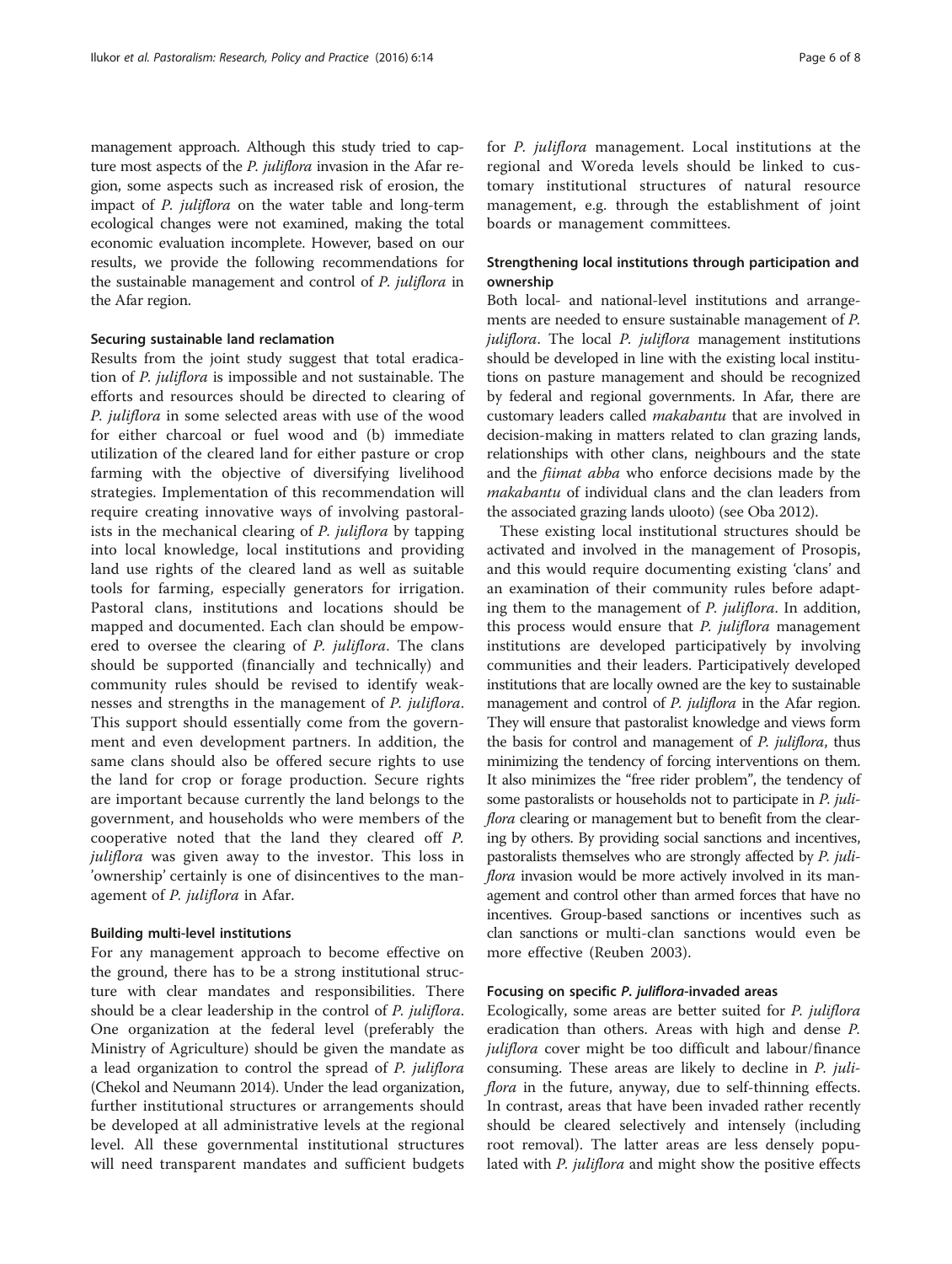<span id="page-6-0"></span>of this species onto the soil nutrient and moisture properties as found in our study. These positive soil characteristics can be used for consecutive planting of native species or cropping fields.

The cleared areas should immediately be restocked with native woody and grassy vegetation to prevent new invasions as abandoned and unused areas are preferred colonization grounds for P. juliflora. Hence, restocked native woody and grassy vegetation or a cropping field, e.g. a dense maize field, will prevent P. juliflora from spreading.

Further, the remaining grazing areas should be managed such that no overgrazing effects arise as the latter will encourage P. juliflora invasions. The grass layer must be kept intact and should be interspersed with few native trees but *P. juliflora* growing into tree shape can also be allowed.

The spread of P. juliflora should be undermined by collecting pods regularly and crushing them before livestock can forage on these plant parts as livestock have been shown to be an important dispersal vector. Alternatively, livestock faeces could be collected in the course of a day and used as fuel for fires, once dried, or as manure for crop fields in the near surroundings, after P. juliflora pods have been removed.

#### Flexibility of management interventions

P. juliflora control or management interventions should be context-specific, culturally sensitive and should account for the interest of both mobile pastoralism and agro-pastoralism. Clans currently affected by the P. juliflora invasion in proximity to the Awash River combine different livelihood strategies, including mobile pastoralism, settled small-scale agriculture and charcoal production. The reclamation and future use of land has to take note of this diversity, which should be supported. In addition, there is need to improve the provision of animal and human health care services in the Afar region to be able to handle new animal diseases like Harmaku and increase d incidence in malaria.

#### Strengthening regional cooperation and learning

In addition to local and national institutions, there is a need for regional policies and institutions to facilitate efforts to control and manage the negative impacts of P. juliflora and optimize the positive impacts of this species through sharing knowledge, advocacy and research. IGAD is an Eastern Africa organization created in 1996 to replace the Intergovernmental Authority on Drought and Development (IGADD) which was founded in 1986. The organization was to help member states Djibouti, Ethiopia, Kenya, Somalia, Sudan and Uganda to cope up with the recurring and severe droughts and other natural disasters between 1974 and 1984 which caused widespread famine, ecological degradation and economic hardship in the Eastern Africa region (AU [1996](#page-7-0)). The establishment of the regional institutions and policies should be spearheaded by the Intergovernmental Authority on Development (IGAD).

## Encouraging further research

There is a need to invest in *P. juliflora* research in Afar in order to develop innovative ways of controlling this species but also assessing the impact of P. juliflora invasion in the Afar region of Ethiopia. Particular areas of research that need to be addressed are the following:

- (a)The feasibility of biological control agents using experiences from other countries.
- (b)The relationship between spreading patterns and hydrological conditions.
- (c)The role of P. juliflora in desalinization and crop production.
- (d)An in-depth institutional analysis to highlight why the existing P. juliflora management strategy for Ethiopia has not been implemented so far and what institutional arrangements will work for Prosopis management in Afar.
- (e)Research on innovative uses of P. juliflora that are socially acceptable and suited to the Afar region and people, for example, on the possible use of P. juliflora pods as a source of human nutritious foods, medicinal uses and as the basis of livelihood diversification, based on the experience from other countries.

#### Authors' contributions

JI was leading the development of the synthesis and the economic analysis, SR was in charge of synthesizing the social analysis and ACT was in charge of synthesizing the ecological analysis. RB was the project head, and critically reviewed the results and recommendations. All authors read and approved the final manuscript.

#### Authors' information

JI is a lecturer at Makerere University and Research Associate consultant for FAO based at International Institute of Tropical Agriculture, Malawi. His research interest is on application of New Institutional Economics to analyse food security, service delivery and environmental challenges in developing countries. SR is a social scientist whose research interest is in Geographical Development Studies in Africa.

AT is an agroecologist and scientific assistant at Agro-ecology in the Tropics and Subtropics, University of Hohenheim, Germany. RB is the Chair of 'Social and Institutional Change in Agricultural Development' at the University of Hohenheim, Germany, and one of her research interests is on how rural services, including livestock services, can be delivered more effectively to rural poor/marginalized people.

#### Competing interests

The authors declare that they have no competing interests.

#### Received: 10 October 2015 Accepted: 4 July 2016 Published online: 19 August 2016

#### References

Adamowicz, W., J. Louviere, and M. Williams. 1994. Combining revealed and stated preference methods for valuing environmental amenities. Journal of Environmental Economics and Management 26: 271–292. doi:[10.1006/jeem.1994.1017.](http://dx.doi.org/10.1006/jeem.1994.1017)